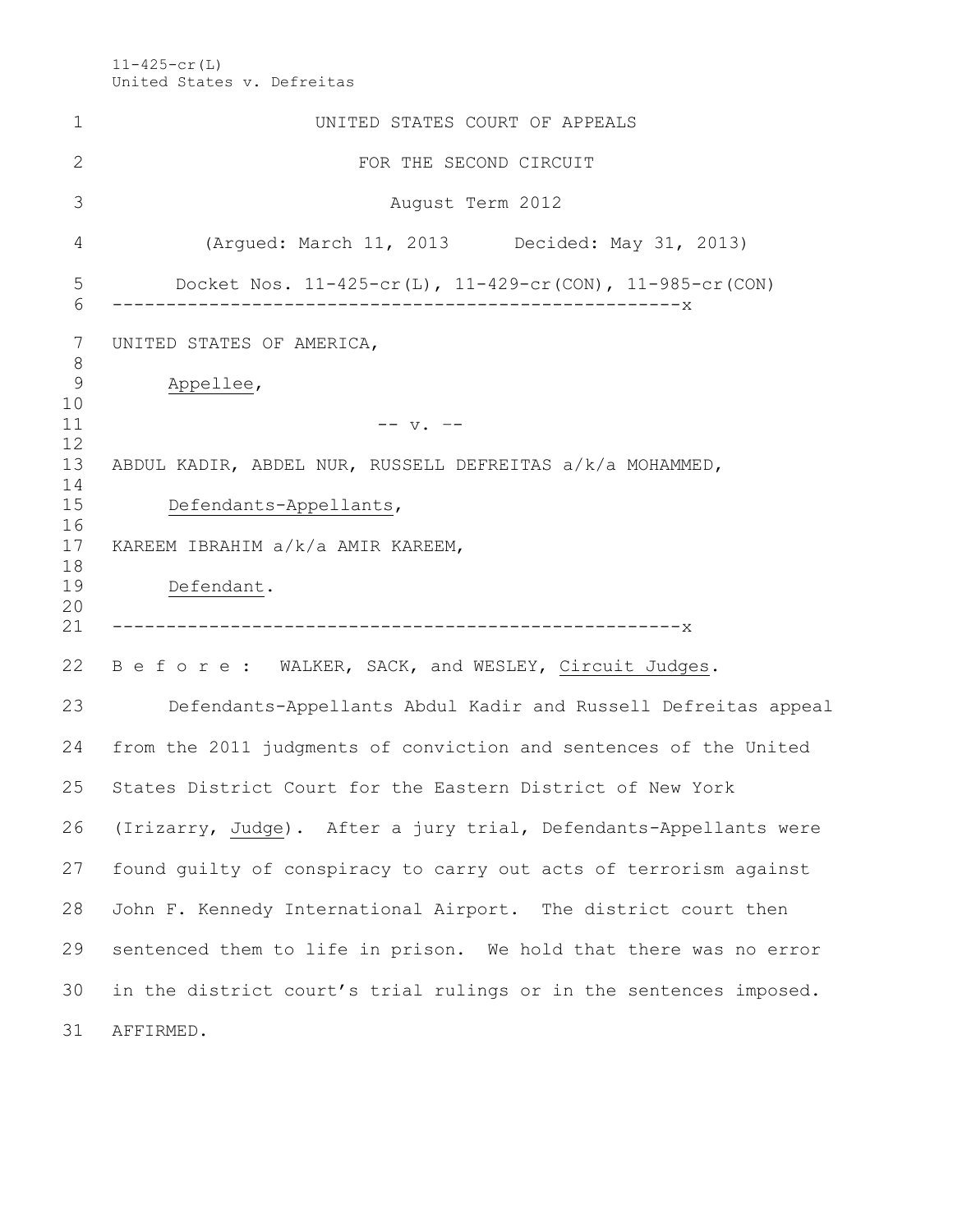| $\mathbf 1$<br>$\mathbf{2}$<br>3<br>$\overline{4}$<br>5<br>$6\phantom{.}6$<br>$\overline{7}$ | MARSHALL L. MILLER (Jo Ann M.<br>Navickas, Berit W. Berger, Zainab<br>Ahmad on the brief), Assistant<br>United States Attorneys, of counsel<br>to Loretta E. Lynch, United States<br>Attorney, Eastern District of New<br>York, Brooklyn, NY, for Appellee. |
|----------------------------------------------------------------------------------------------|-------------------------------------------------------------------------------------------------------------------------------------------------------------------------------------------------------------------------------------------------------------|
| 8<br>9<br>10<br>11<br>12                                                                     | DARRELL B. FIELDS, Federal Defenders<br>of New York, Inc., Appeals Bureau,<br>New York, NY, for Defendant-<br>Appellant Russell Defreitas.                                                                                                                  |
| 13<br>14<br>15<br>16<br>17                                                                   | ARZA FELDMAN, Feldman and Feldman,<br>Uniondale, NY, for Defendant-<br>Appellant Abdul Kadir.                                                                                                                                                               |
| 18<br>19<br>20<br>21                                                                         | DANIEL NOBEL, Law Office of Daniel<br>Nobel, New York, NY, for Defendant-<br>Appellant Abdel Nur.                                                                                                                                                           |
| 22                                                                                           | JOHN M. WALKER, JR., Circuit Judge:                                                                                                                                                                                                                         |
| 23                                                                                           | Defendants-Appellants Abdul Kadir and Russell Defreitas appeal                                                                                                                                                                                              |
| 24                                                                                           | from the 2011 judgments of conviction and sentences of the United                                                                                                                                                                                           |
| 25                                                                                           | States District Court for the Eastern District of New York                                                                                                                                                                                                  |
| 26                                                                                           | (Irizarry, Judge). After a jury trial, Defendants-Appellants were                                                                                                                                                                                           |
| 27                                                                                           | found quilty of conspiracy to carry out acts of terrorism against                                                                                                                                                                                           |
| 28                                                                                           | John F. Kennedy International Airport. In these appeals, we                                                                                                                                                                                                 |
| 29                                                                                           | address various evidentiary rulings made during the trial of                                                                                                                                                                                                |
| 30                                                                                           | Russell Defreitas and Abdul Kadir (collectively, "defendants") as                                                                                                                                                                                           |

well as the reasonableness of the district court's sentences. We

also dispose of the appeal of co-defendant Abdel Nur and the

motions relevant to that appeal.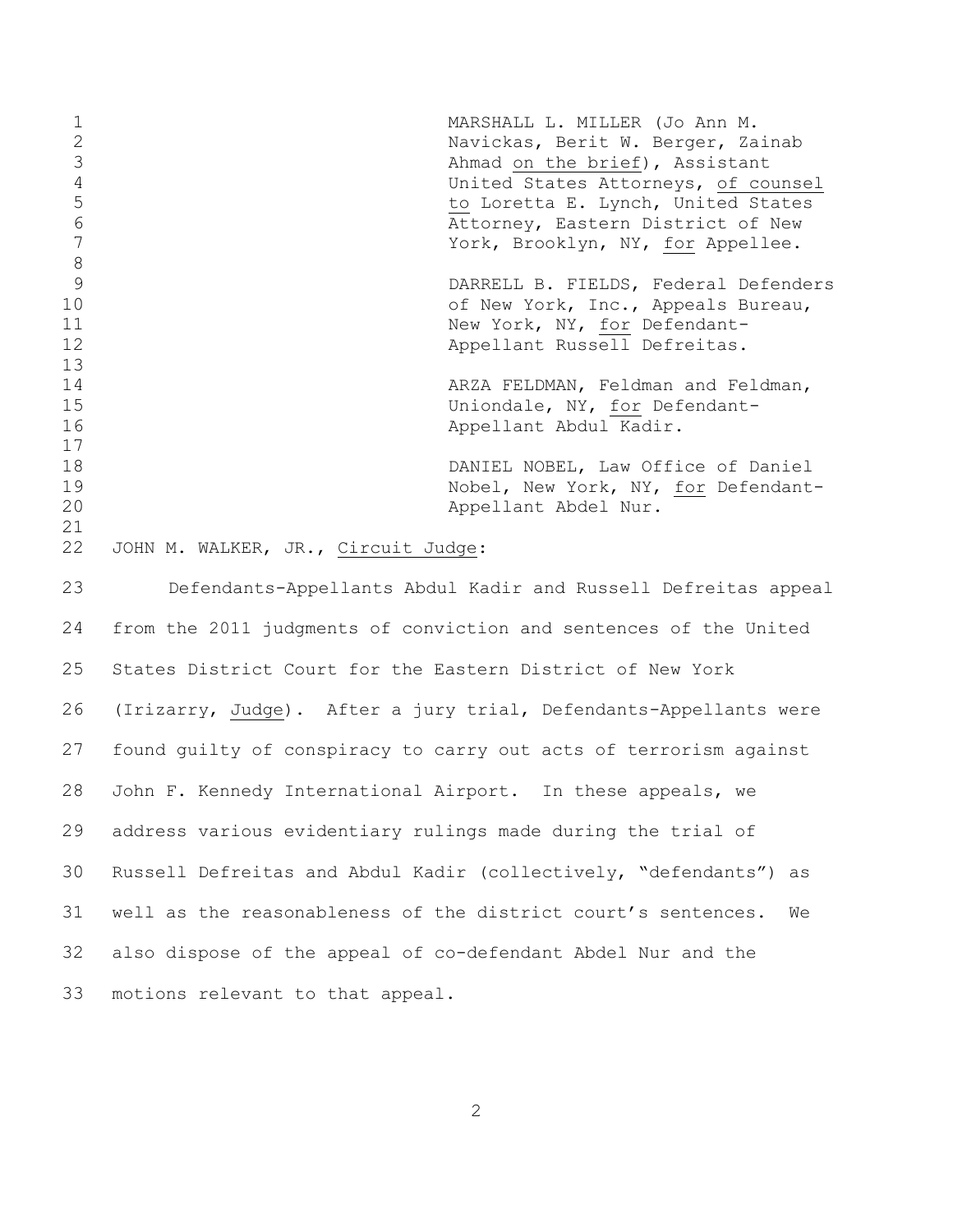#### **BACKGROUND**

 We assume the parties' familiarity with the underlying facts 3 of this case and recite only those details relevant to this appeal. The conspiracy to blow up John F. Kennedy International Airport ("JFK Airport") began in 2005 or 2006. In 2006, Steven Francis, a confidential informant for the FBI, met with Defreitas and was later recruited into the conspiracy. Francis wore a recording device during many of his interactions with the conspirators, and the recordings of these conversations provided much of the evidence at trial. In addition to Defreitas, the operative indictment included as defendants and co-conspirators Nur, Kadir, and Kareem Ibrahim.

 Francis and Defreitas conducted surveillance of JFK Airport four times in January 2007 and videotaped the bombing targets, including fuel tanks and pipelines that, according to Defreitas, would destroy "the whole of Kennedy" and part of Queens when they exploded. Defreitas App. at 831 (Recording Tr.). The government presented evidence that Nur was brought into the conspiracy at least in part to help them arrange a meeting with Yasin Abu Bakr, the leader of a militant Islamic group called Jamaat Al-Muslimeen ("JAM") located in Trinidad. The conspirators wanted Abu Bakr to connect them with Adnan Shukrijumah, an al Qaeda operative known for his bomb-making abilities.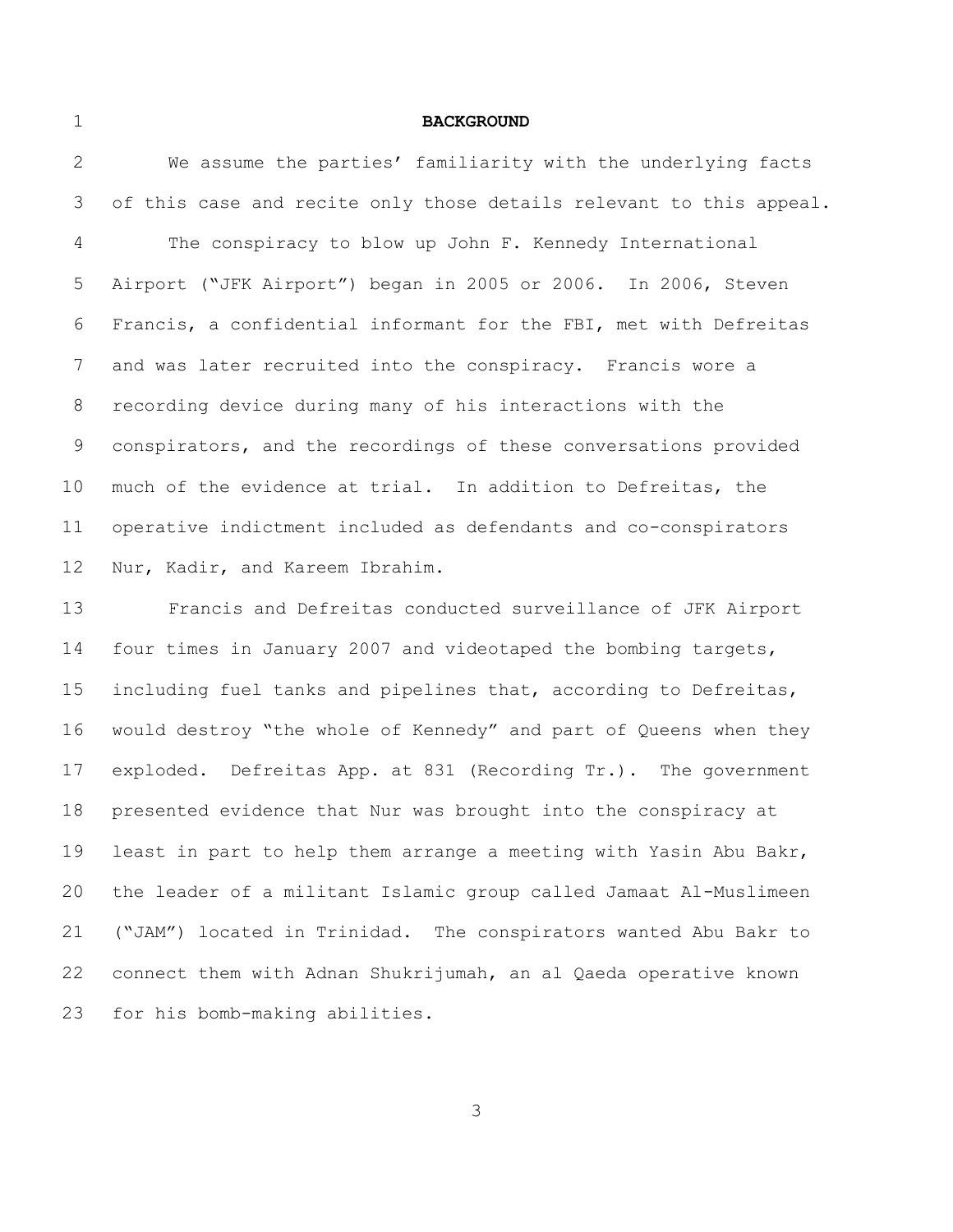In February 2007, Defreitas and Francis met Kadir in Guyana. Kadir expressed interest in the plot and urged Francis and Defreitas to refer to the attack using code words to avoid detection. In late May 2007, Ibrahim was brought into the conspiracy in order to present the plot to his contacts in Iran. Between February and May 2007, the conspirators met and discussed their plans by telephone and in person in Guyana and Trinidad. In one telephone conversation, Defreitas twice described the planned attack as "worse than the World Trade Center," referring to the September 11, 2001 attacks. Id. at 940, 948 (Recording Tr.). Kadir, Defreitas, Ibrahim, and Nur were arrested in early June 2007. After being informed of his Miranda rights, Defreitas 13 admitted to his leadership role in the plot. On the same day, Defreitas, Kadir, Nur, and Ibrahim were charged by complaint with conspiracy to attack a public transportation system, in violation 16 of 18 U.S.C.  $\frac{1}{2}$  2332f(a)(2), (b)(1)(E), (b)(2)(A), and (c); conspiracy to destroy a building by fire or explosive, in violation 18 of 18 U.S.C. § 844(n); conspiracy to attack aircraft and aircraft materials, in violation of 18 U.S.C. § 32(a)(8); and conspiracy to attack a mass transportation facility, in violation of 18 U.S.C. § 1992(a)(8) and (10), (c)(1), and (c)(2). Defreitas and Kadir were also charged with surveillance of a mass transportation 23 facility, in violation of 18 U.S.C. § 1992(a)(8), (c)(1), (c)(2), and 18 U.S.C. § 2. On June 28, 2007, a grand jury indicted the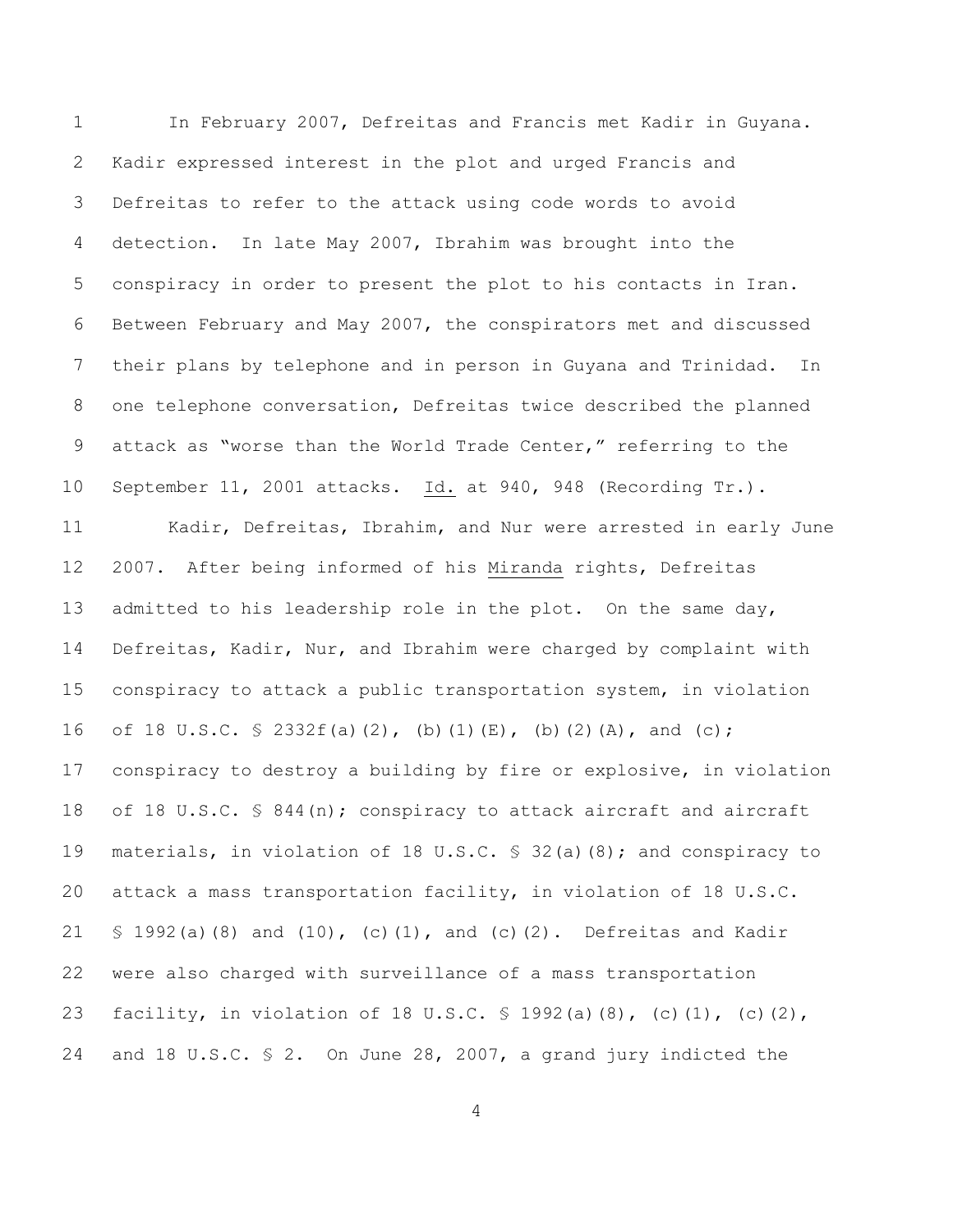defendants on the above charges, as well as a charge of conspiracy to destroy international airport facilities, in violation of 18 U.S.C. §§ 37(a), 37(b)(1), and 37(b)(2).

 Prior to trial, the district court severed the case of Ibrahim from the other defendants. Just before the start of trial, Nur pleaded guilty to the lesser charge of providing material support to terrorists and thereafter was sentenced to 180 months' imprisonment.

 Following a trial in July 2010, a jury convicted Defreitas on all six counts, and Kadir on all but the surveillance count. At separate sentencing proceedings, the district court sentenced each defendant to life imprisonment.

## **DISCUSSION**

 Defreitas and Kadir argue on appeal that the district court made various errors during trial and imposed sentences that were unreasonable. Nur has also appealed, but he has advanced no arguments. His counsel has filed a motion to withdraw pursuant to Anders v. California, 386 U.S. 738 (1967), and the government has moved to dismiss Nur's appeal.

## **1. Defreitas and Kadir**

## **a. Anonymous Jury**

 Before trial, the government moved to empanel an anonymous jury on three grounds: (1) the serious and violent nature of the crimes charged; (2) the intensity of the international media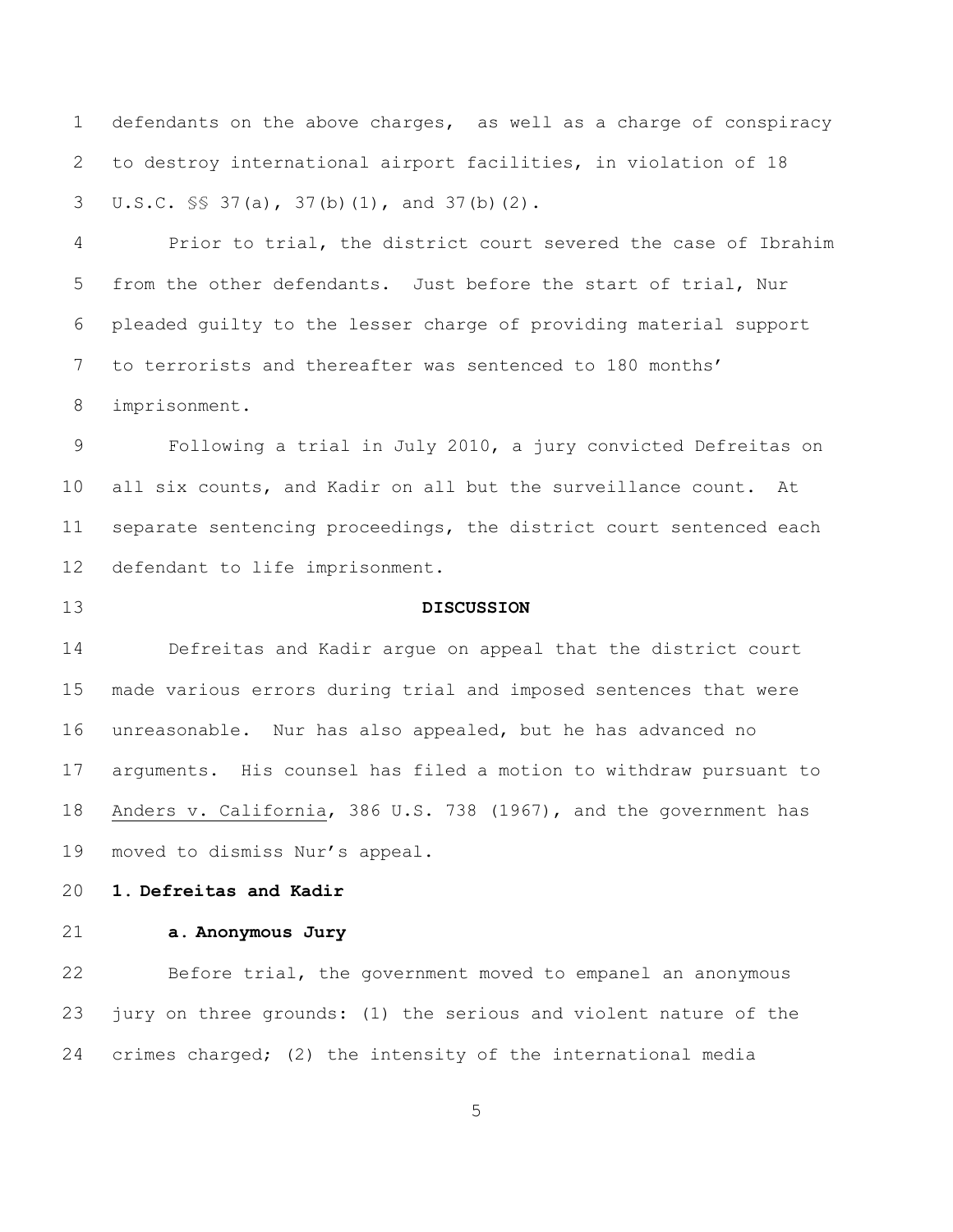coverage of the trial; and (3) threats to the judicial system itself, including alleged threats by Defreitas against his own attorney and potential trial witnesses. Defreitas objected, arguing that an anonymous jury was inappropriate because he could not have carried out the plot and his co-conspirators were all outside the United States.

 The district court granted the government's motion, finding that the evidence of threats against witnesses, the seriousness of the allegations, and the extensive media coverage of the trial all supported the government's motion. The district court also carefully employed mechanisms designed to ensure a fair jury, including an extensive juror questionnaire, a hearing to permit the government and the defendants to strike jurors for cause, two weeks of additional questioning, and a full opportunity to exercise peremptory challenges.

 If a district court has taken reasonable precautions to protect a defendant's fundamental rights, we review its decision to empanel an anonymous jury for abuse of discretion. United States v. Thai, 29 F.3d 785, 801 (2d Cir. 1994). "[W]hen genuinely called for and when properly used, anonymous juries do not infringe a defendant's constitutional rights." United States v. Pica, 692 F.3d 79, 88 (2d Cir. 2012) (quotation marks omitted). A district court may order the empaneling of an anonymous jury "upon (a) concluding that there is strong reason to believe the jury needs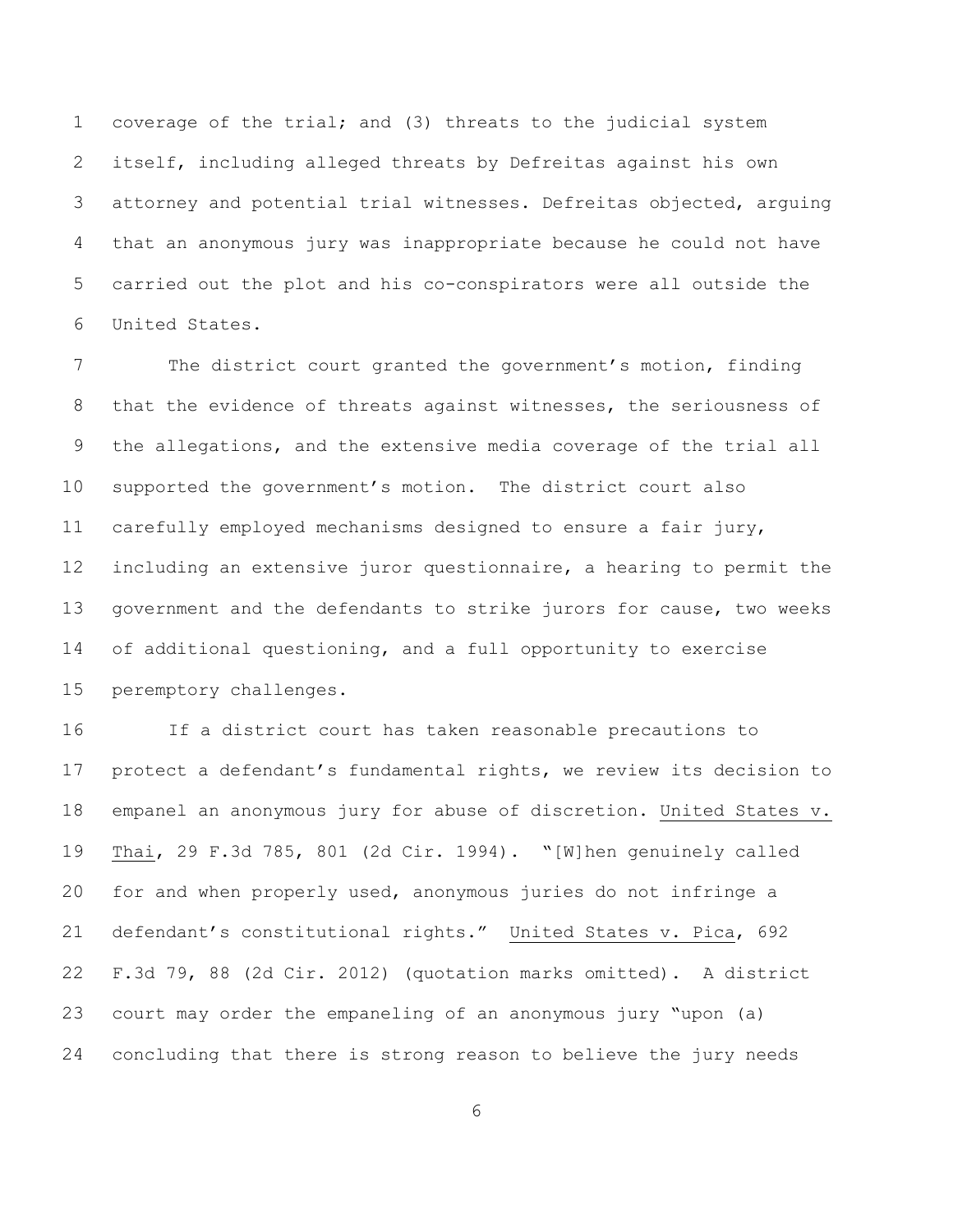protection, and (b) taking reasonable precautions to minimize any prejudicial effects on the defendant and to ensure that his fundamental rights are protected." Id. (quotation marks omitted).

 If a district court determines that an anonymous jury is appropriate, the court must take "reasonable precautions to minimize any prejudicial effects on the defendant and to ensure protection of his fundamental rights." Thai, 29 F.3d at 801. This can be done by giving the jurors "a plausible and nonprejudicial reason for not disclosing their identities" and "the court's conduct of a *voir dire* designed to uncover bias." Id. Here the district court specified in the questionnaire that the reason for the anonymous jury was that, given the media interest in the case, anonymity would protect the jurors' "rights of privacy" and assist them "in discharging [their] responsibility as jurors independently, fairly and impartially." Defreitas App. at 287-88 (Jury Instructions).

 We see no basis to fault the district court's empanelment of an anonymous jury in this case. Defreitas and his co-defendants were charged with serious crimes of terrorism. Their plot to blow up oil pipelines and jet fuel tanks at JFK Airport had the potential to kill hundreds or thousands of people. The district court reasonably concluded that the jurors would be fearful if their identities were revealed to these defendants. Our view, expressed in an earlier case, that "the reasonable likelihood that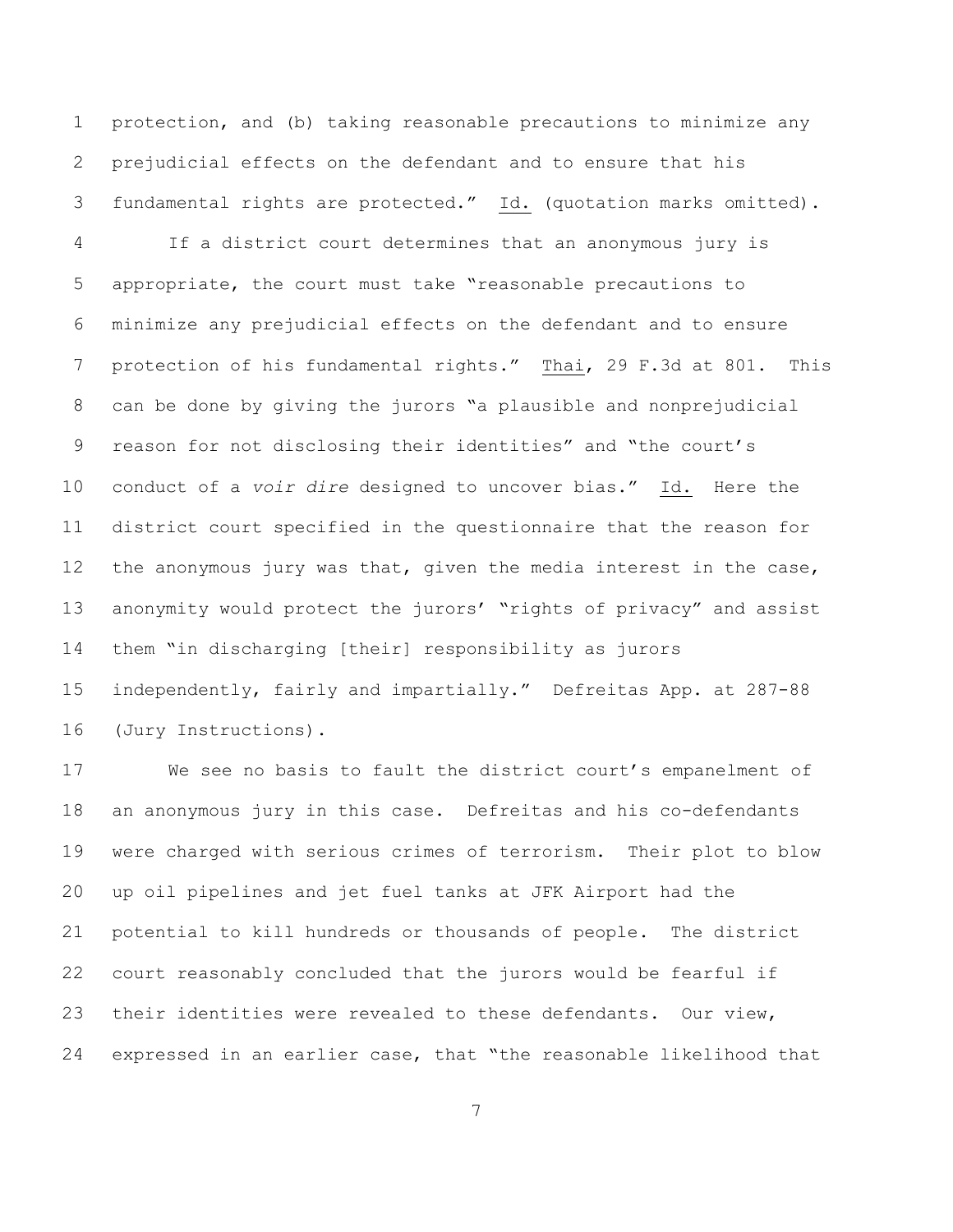the pervasive issue of terrorism would raise in the jurors' minds a fear for their individual safety" holds here and supports the district court's decision. United States v. Stewart, 590 F.3d 93, 125 (2d Cir. 2009). This ruling is buttressed by the extensive media coverage of the case, an additional factor we have found significant in considering the decision to empanel an anonymous jury. See United States v. Wong, 40 F.3d 1347, 1377 (2d Cir. 1994).

 The district court also relied on separate reports by two jailhouse informants that Defreitas had threatened to harm potential witnesses. Defreitas disputed their accounts and argues that the district court should not have relied on their testimony without conducting an evidentiary hearing. Because "[t]he district court has discretion to determine whether or not an evidentiary hearing is needed on the government's allegations" concerning a defendant's interference with the case, United States v. Aulicino, 44 F.3d 1102, 1116 (2d Cir. 1995), and because there were sufficient independent grounds for empaneling an anonymous jury, we need not address this point. Our confidence that the use of an anonymous jury was neither an abuse of discretion nor unfairly prejudicial is strengthened by the record of appropriate measures the district court took to ensure the jury's impartiality, which was never seriously challenged.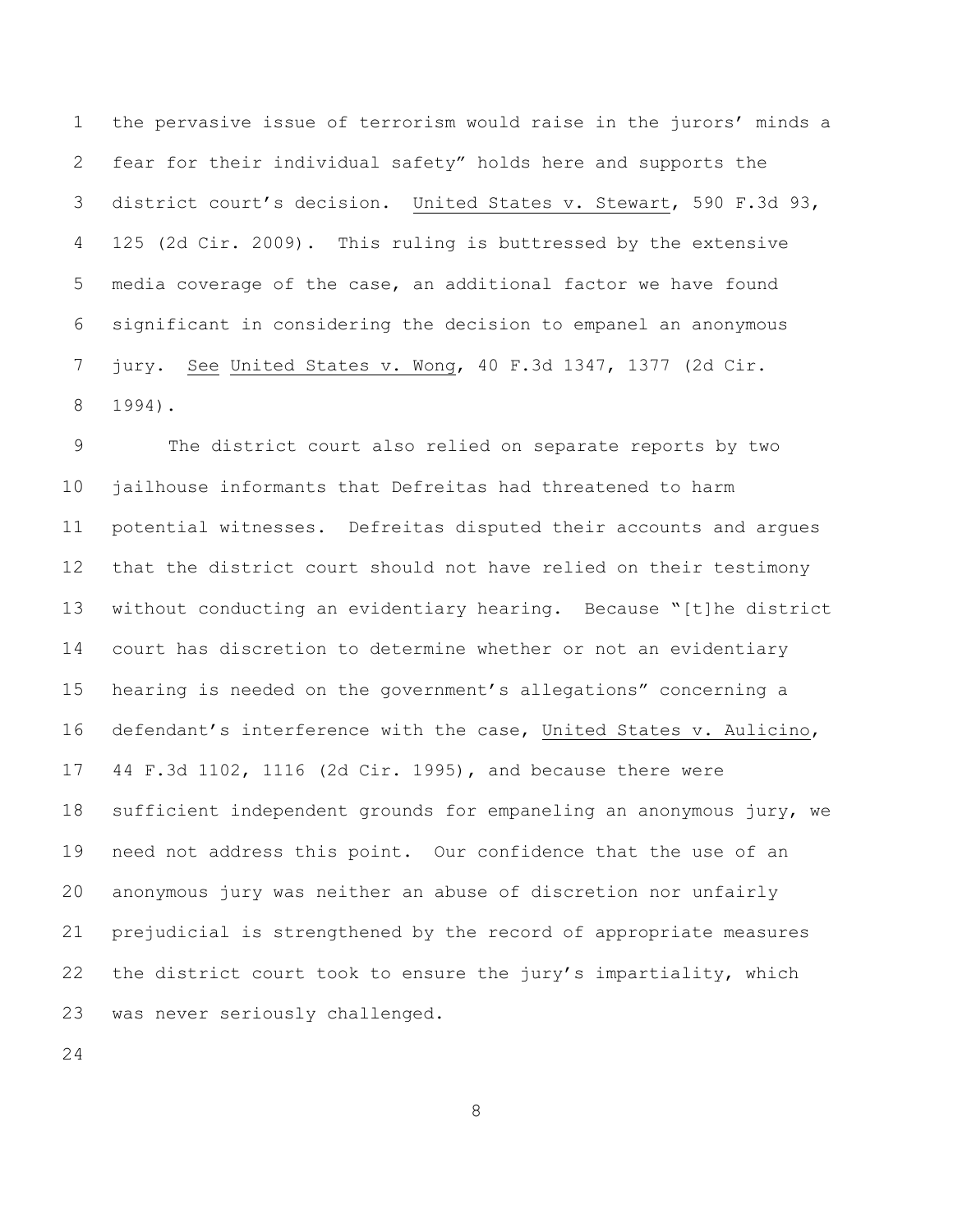#### **b. Admission of Matthew Levitt's Expert Testimony**

 Before trial, the government moved in limine for the admission of terrorism expert Matthew Levitt's testimony to describe al Qaeda and Hezbollah and their activities in South America and to define various terms related to terrorism. See United States v. Defreitas, 07-CR-543(DLI)(SMG), 2011 WL 317964, at \*4 (E.D.N.Y. Jan. 31, 2011). The government asserted that it was relevant because "[t]he fact that the defendants wanted to present their plot to organizations and operatives with a well-established history of participating in international terrorist activities demonstrates the seriousness of their intent to have their plot succeed." Id. As relevant on appeal, the defendants opposed Levitt's testimony on the basis that the mention of terrorist organizations would be more prejudicial than probative and thus should be excluded under Federal Rule of Evidence 403.

 The district court granted the government's motion, reasoning that aside from supporting the government's allegation, the adverse effect was unclear. Levitt testified at trial without further objection from the defendants. Levitt's testimony was dry and academic, devoid of vivid imagery that might excite the jury. See, e.g., Kadir App. at 192 (Levitt Direct Testimony).

 A district court's decision to admit expert testimony is reviewed for abuse of discretion. United States v. Massino, 546 F.3d 123, 132 (2d Cir. 2008) (per curiam). Federal Rule of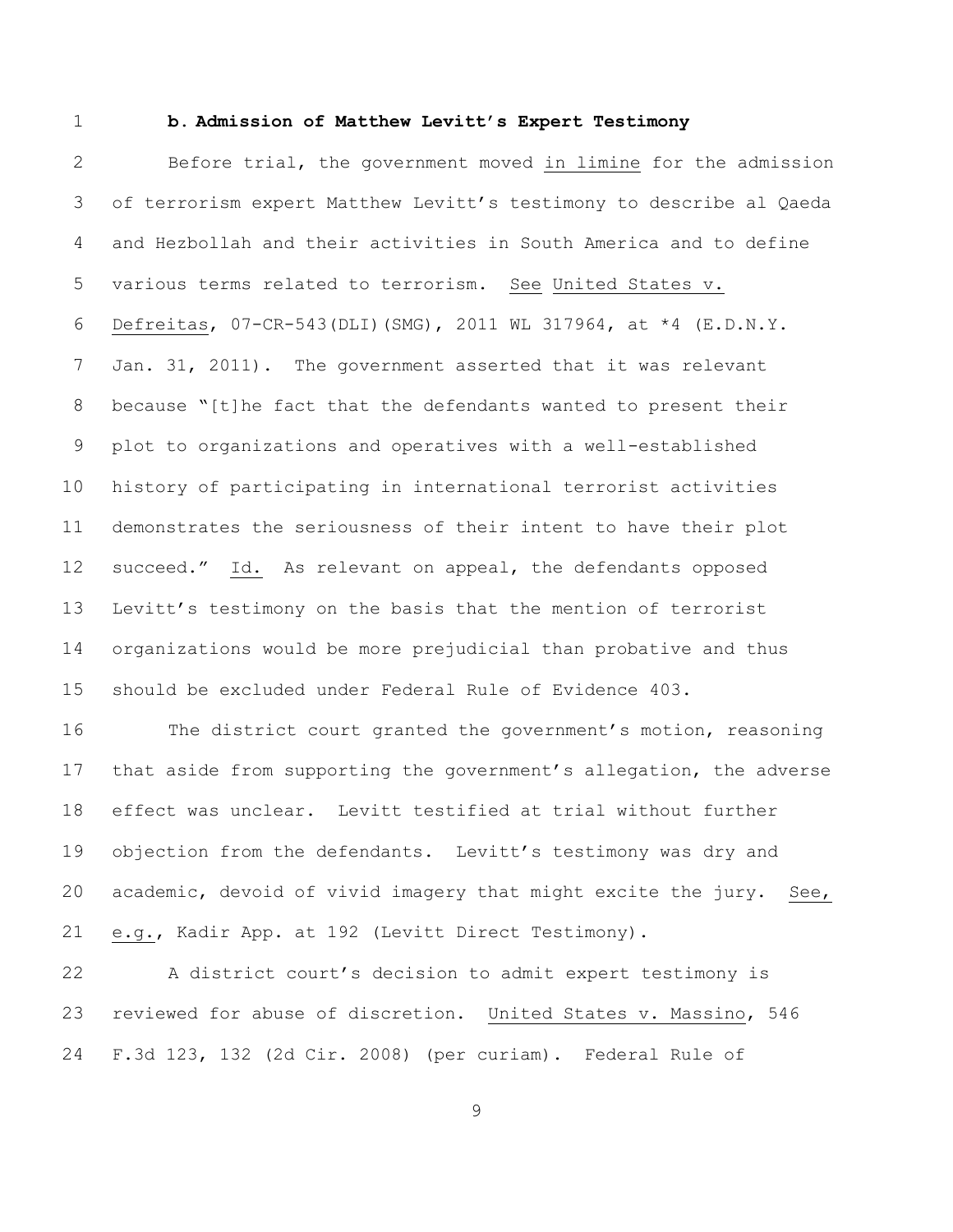Evidence 403 provides that the district court "may exclude relevant evidence if its probative value is substantially outweighed by a danger of . . . unfair prejudice, confusing the issues, [or] misleading the jury," among other concerns not relevant here. Provided the district court "has conscientiously balanced the proffered evidence's probative value with the risk for prejudice, its conclusion will be disturbed only if it is arbitrary or irrational." United States v. Al-Moayad, 545 F.3d 139, 159-60 (2d Cir. 2008) (quotation marks omitted). "To avoid acting arbitrarily, the district court must make a conscientious assessment of whether unfair prejudice substantially outweighs probative value." Id. at 160 (quotation marks omitted).

 Admitting Levitt's testimony was not an abuse of discretion. As the district court noted, Levitt's testimony was "probative of the intent element of the charged conspiracies" because the "government's allegation is that defendants intended to obtain support from [al Qaeda and Hezbollah], and/or identified with their goals." Defreitas, 2011 WL 317964, at \*8. The defendants wanted to exclude this testimony because it was detrimental to their case, but "[e]vidence is [unduly] prejudicial only when it tends to have some adverse effect upon a defendant *beyond* tending to prove the fact or issue that justified its admission into evidence." United States v. Figueroa, 618 F.2d 934, 943 (2d Cir. 1980) (emphasis added). It was not error for the district court to allow testimony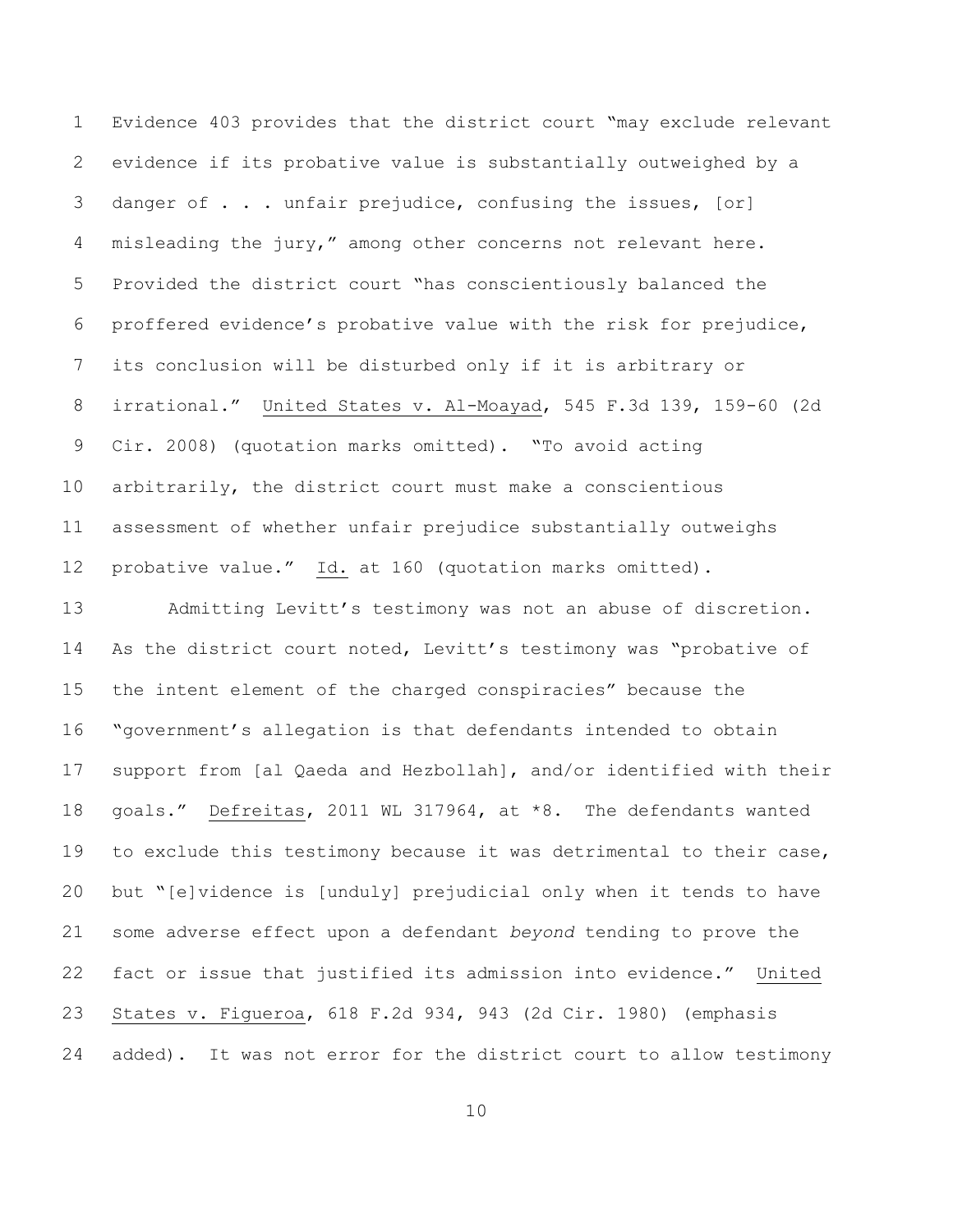about these groups because it supported the government's allegations against the defendants and was not unfairly prejudicial.

# **c. Kadir Photographs**

 As part of its case against Kadir, the government introduced three photographs of Kadir posing with multiple machine guns. During trial, Kadir filed a motion in limine to exclude these photos, as well as photos depicting Kadir's children with guns, on the grounds that the photos were irrelevant, that he had not been charged with possession of a firearm, and that the photos constituted inadmissible character evidence. The government argued on the basis of United States v. Khalil, 214 F.3d 111 (2d Cir. 2000), that the photos were admissible to rebut the defense's portrayal of Kadir as a peaceful, religious teacher seeking only to 15 raise funds to build a mosque.<sup>1</sup> Specifically, during his opening statement, Kadir's counsel described Kadir as 17 a man who lives in the country of Guyana, was well-respected, 9 children, 24 grandchildren, working guy. . . . He's a Muslim Shiite. He

20 goes to Iran. . . . And Kadir had a dream . . . to build a mosque, a Shiite mosque, in Guyana, and there's nothing wrong with that[.] 

Gov't App. at 181-83 (Trial Tr.).

÷.

 $^1$  In Khalil, we affirmed the district court's admission of photos of defendant Abu Mezer "wearing garb that is associated with violent militants, and assuming a posture of martyrdom . . . [as] relevant to rebut the defense portrayals of Abu Mezer as having no destructive objective and posing no real threat." 214 F.3d at 122.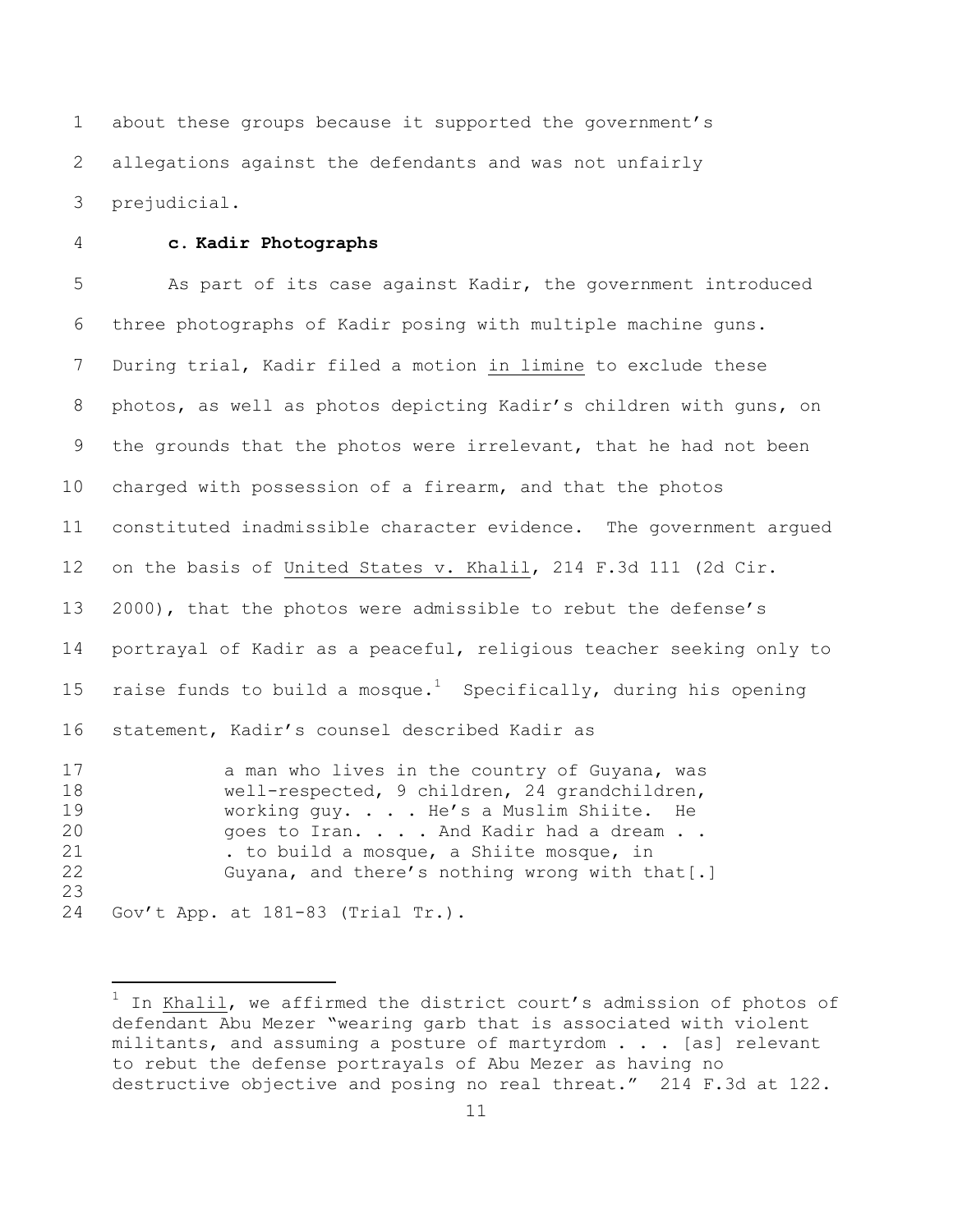After hearing argument, the district court admitted the photos of Kadir, but not the photos of his children, noting that the admitted photos were

relevant to rebut [portrayals] by the defense

 in this case of Mr. Kadir as having no destructive objective and posing no real 7 threat to the safety of human beings in 8 general. . . . These photographs go towards rebutting that in the way that was permitted, 10 in the court's view, in the Khalil case. Kadir App. at 236-38 (Trial Tr.). The district court noted that Khalil was not identical in part because Kadir, unlike Mezer in Khalil, had not been charged with weapons possession. When the photographs were introduced to the jury, the district court gave a limiting instruction, noting "[t]his evidence may be considered by you only to the extent it bears upon Defendant Kadir's knowledge, intent or motive to commit the acts charged in the indictment." Id. at 248 (Trial Tr.). It is noteworthy that, as part of his defense, Kadir himself later referred to all of the photos, including those excluded earlier by the district court.

 The district court's admission of the Kadir photographs is reviewed for abuse of discretion. See Marcic v. Reinauer Transp. Cos., 397 F.3d 120, 124 (2d Cir. 2005). Kadir's argument that the photos were impermissible character evidence under Federal Rule of Evidence 404 is undermined by his gamesmanship, most notably his 27 introduction of *all* of the photos as part of his defense.<sup>2</sup>

÷.

 Kadir's attorney stated that the purpose of the motion  $\frac{1}{10}$  limine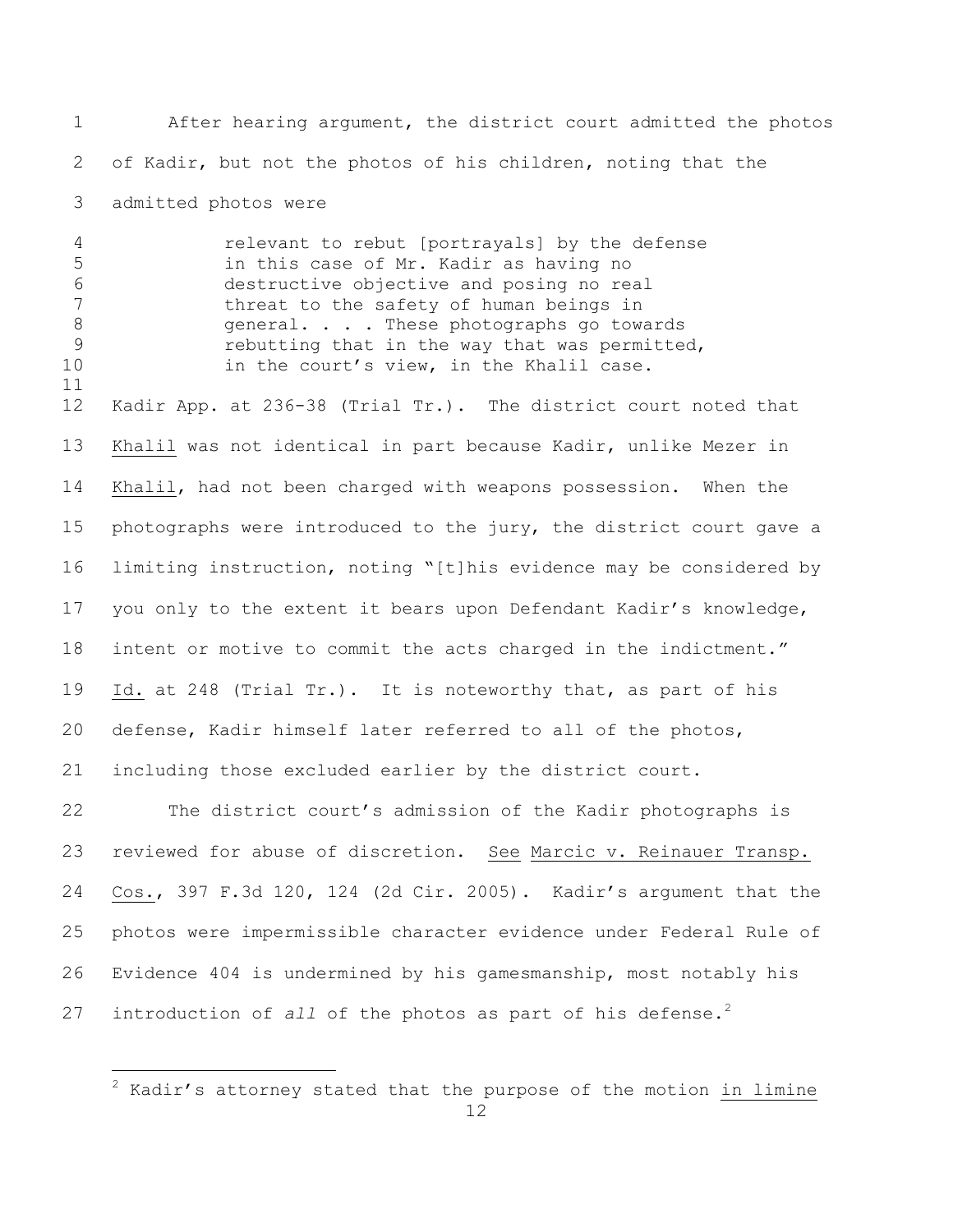In determining whether the district court properly admitted 2 the photos as evidence of motive, opportunity, or intent, we consider whether: "(1) [the evidence] was offered for a proper purpose; (2) it was relevant to a disputed trial issue; (3) its probative value is substantially outweighed by its possible prejudice; and (4) the trial court administered an appropriate limiting instruction." United States v. Edwards, 342 F.3d 168, 176 (2d Cir. 2003). The photos satisfy all four requirements: they were offered (1) to show that Kadir's intent was not confined to peaceful fundraising for a future mosque; which (2) was a disputed trial issue; moreover, (3) the photos' probative value, in showing intent, was not substantially outweighed by the prejudice caused Kadir; and (4) the trial court issued an appropriate limiting instruction to the jury more than once. The district court did not abuse its discretion in admitting the photographs.

L,

## **d. Declassification of October 2006 Meeting Memo**

 In October 2006, case agents met in Barbados to discuss the ongoing investigation and development of the plot. The defendants were provided with a partially declassified report of that meeting during discovery and at trial moved unsuccessfully to have the rest

had been "to control when the pictures were coming in," to which the district court responded that it had "never, never, never" in 31 years of practice heard that a party could argue to affect the timing of the introduction of evidence. Gov't App. at 341, 342-43 (Trial Tr.).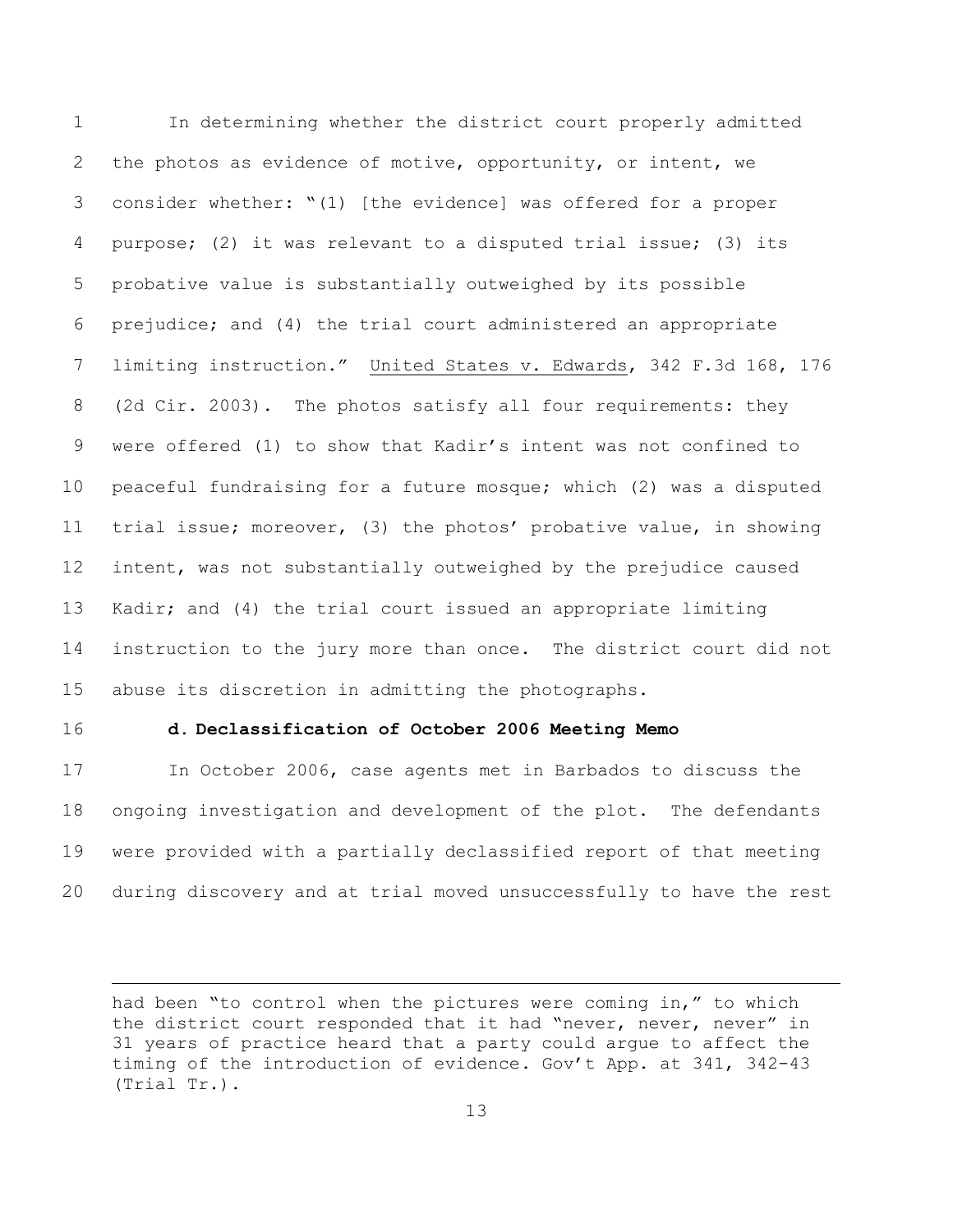declassified and turned over to them. They argue on appeal that the district court's denial of their motion was error.

 At the Barbados meeting, there were at least three individuals present, including two case agents, Robert Addonizio and Michael Hanratty. Louis Napoli, Francis's primary handler, did not attend the meeting. The third participant, whose identity remains classified, authored the challenged report about the meeting (the "October 2006 report"). During discovery, the government 9 declassified the parts of the report that stated that "U.S. Government officers" would reach out to Francis "and task him to 11 increase pressure on the plotters . . . to move ahead," and that after Defreitas returned to the United States "U.S. Government officers plan[ned] to mount a full court press on Defreitas with an eye towards building a case of material support to terrorism." Defreitas App. at 344 (October 2006 Report).

 Urging complete declassification of the report and its author's identity at trial, Defreitas argued that "the document at least raises the possibility and the likelihood that there is a witness out there who has direct evidence of government pressure." Id. at 413-14, 421 (Trial Tr.). Counsel for Defreitas later argued that "because of the classified issues, Mr. Defreitas's ability to present his defense is compromised." Id. at 423 (Trial Tr.).

 In denying Defreitas's motion to have the document declassified, the district court ruled that Defreitas could elicit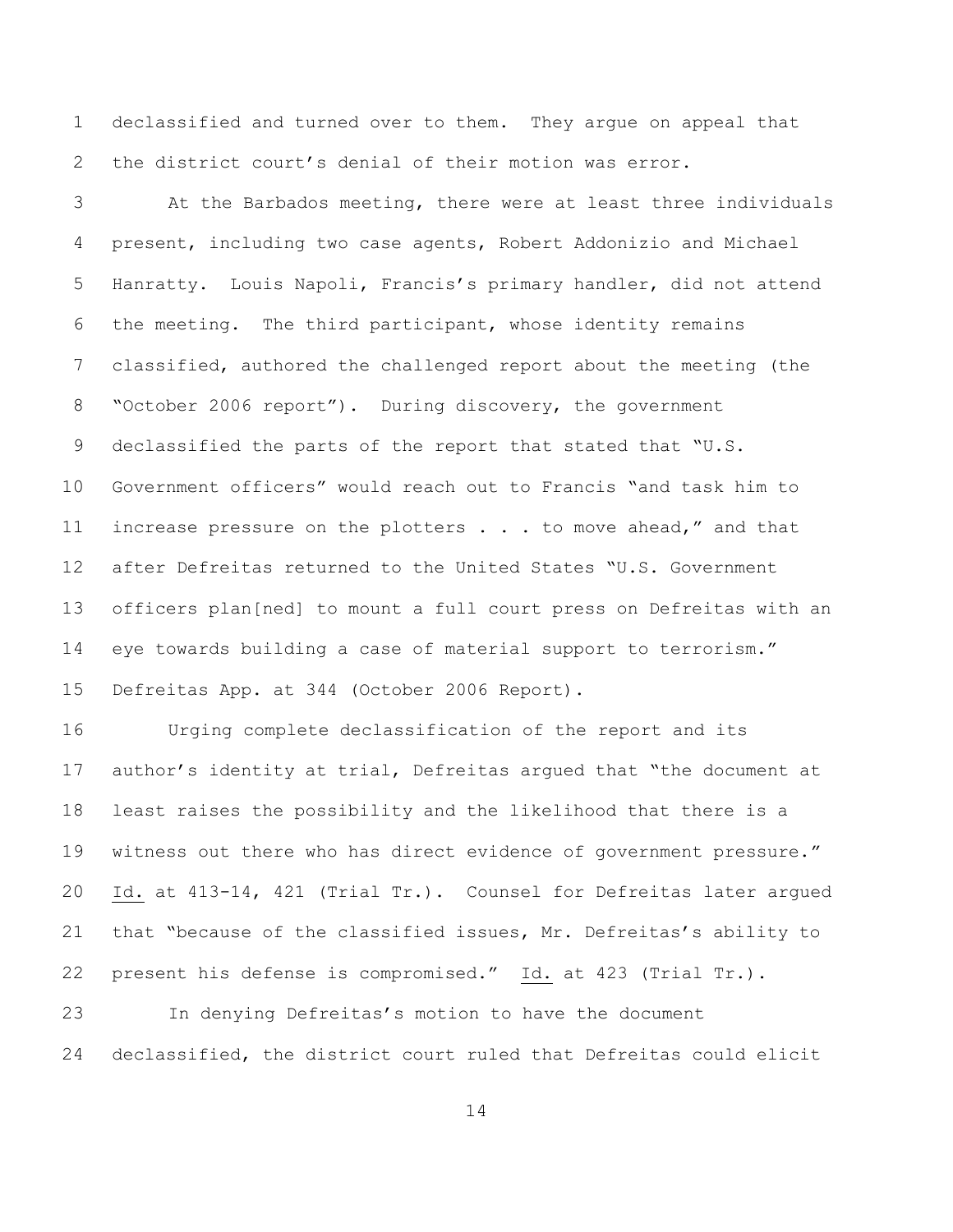testimony on the structure of the investigation through cross- examination of the government's witnesses. Addonizio, Napoli, and Francis testified at trial, and Hanratty was available to testify but was not called by either side.

 We review an evidentiary ruling such as this for abuse of discretion and "will reverse only if an erroneous ruling affected a party's substantial rights." Marcic, 397 F.3d at 124. In general, a party is entitled to a new trial if the district court committed errors that were a "clear abuse of discretion" and "clearly prejudicial" to the trial's outcome, when measured "by assessing the error in light of the record as a whole." Id. (quotation marks omitted).

 The district court's decision not to declassify the remaining classified portions of the October 2006 report and the identity of its author was not an abuse of discretion. Defreitas has failed to show what the defense could gain through the report's declassification that was not otherwise available by cross- examining the government's witnesses at trial. Moreover, as the district court noted, "the fact that neither defendant [was] seeking the entrapment defense diminishe[d] the importance of the document and therefore ma[de] it less relevant." Defreitas App. at 432-33 (Trial Tr.). Any information about pressures on Francis, orders given to Francis, or the overall structure of the investigation could have been elicited through Francis himself as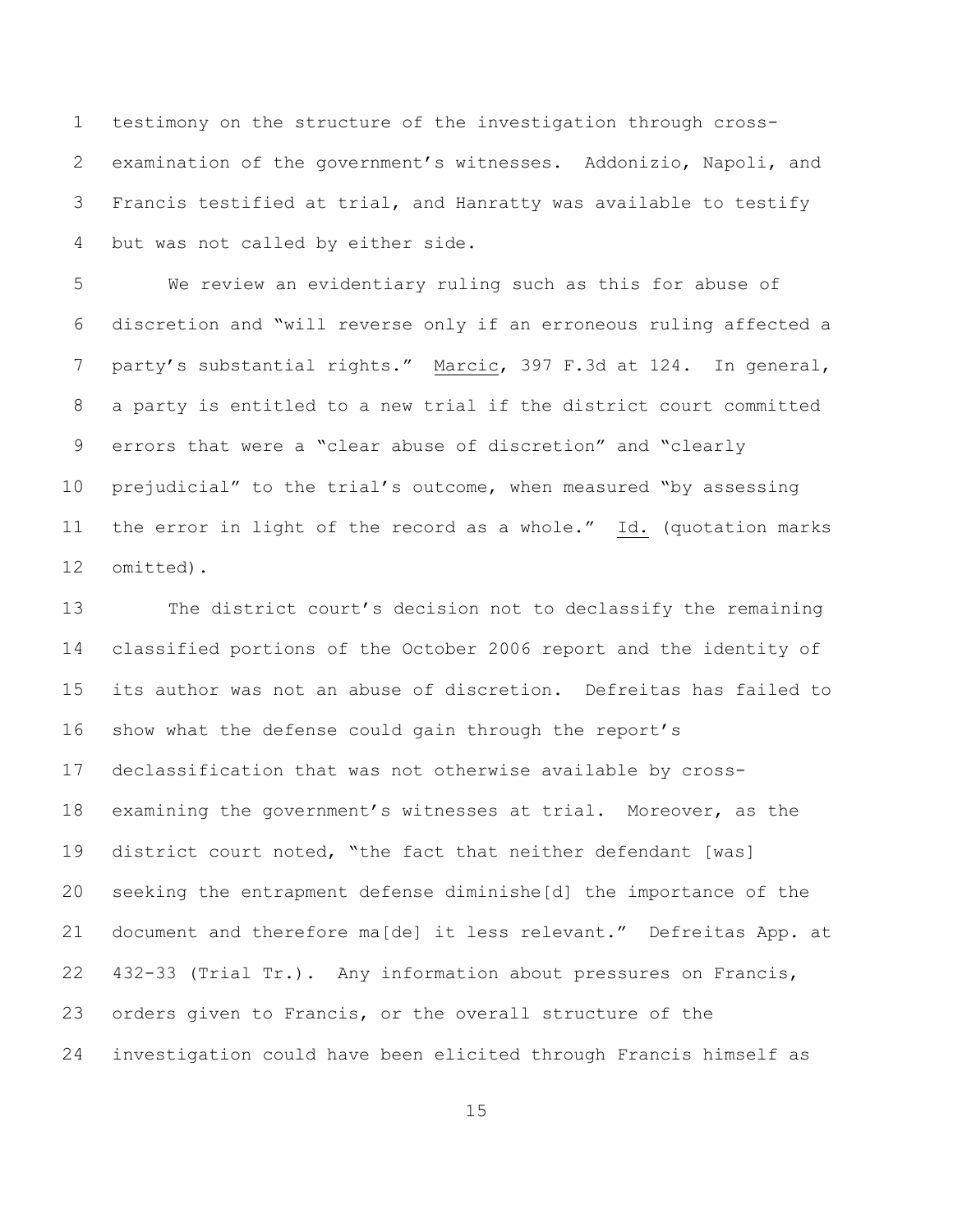well as through the other government investigators. The district court's ruling was not error, much less reversible error.

## **e. Exclusion of Kadir Tape Recordings**

 During Kadir's cross-examination of Francis, Kadir tried to introduce portions of a recording made by Francis during which a student of Kadir's makes statements such as: "we are not with al Qaeda. We don't agree with what al Qaeda does. We don't agree with killing innocent people." Kadir App. at 158 (Trial Tr.). Although Kadir makes no similar statements, the defense argued to the district court that he was "agreeing [with] and adopting all of [his student's] statements," by saying "a hum, a hum." Id. (Trial Tr.). Kadir argued that his own statements ("a hum, a hum") were not hearsay because they reflected his intent as expressed by his student. The district court disagreed, ruling that Kadir's "mere 15 statement of 'mmm mm' . . . [wa]sn't necessarily an adoption [of] 16 what someone says,"  $\frac{1}{1}d$ . at 165 (Trial Tr.), and the testimony was excluded as hearsay.

 As with the other evidentiary rulings discussed above, the district court's decision to exclude this tape recording is reviewed for abuse of discretion. See Marcic, 397 F.3d at 124. A defendant may not introduce his own prior out-of-court statements because they are "hearsay, and . . . not admissible." United States v. Marin, 669 F.2d 73, 84 (2d Cir. 1982). However, a "statement of the declarant's then-existing state of mind (such as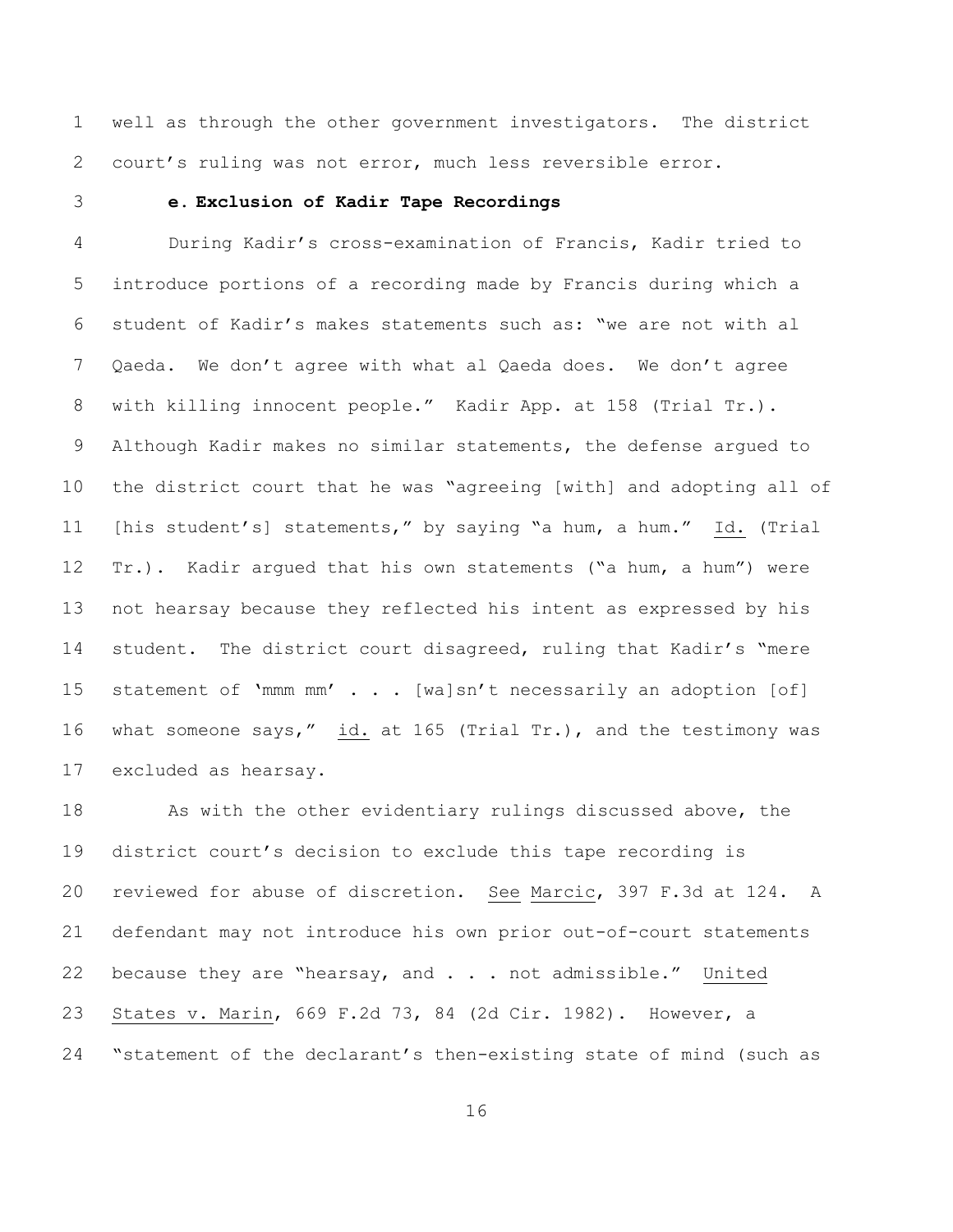motive, intent, or plan)" is exempted from the hearsay rule. Fed. R. Evid. 803(3). Thus, the student's statements would be admissible if Kadir could show that they reflect Kadir's own intent.

 We find no fault with the district court's conclusion that Kadir did not establish his adoption of his student's statements. Kadir cites to one case that he alleges stands for the proposition that "A-hum" means "yes." See Johnson v. Ricks, 9:02-CV-1366 (NPM), 2007 WL 3171782, at \*9 (N.D.N.Y. Oct. 29, 2007) (in response to a question by the court, a juror answers "A-hum," which the court apparently accepts as a "yes" answer). There was no holding to that effect, however, and the colloquy between judge and juror in Johnson shows at most that such an utterance *can* mean yes. As the government points out, an "mm-mmm" noise "is as likely to represent agreement with what somebody is saying as it is to represent not paying attention to what somebody is saying, or even disagreement with what somebody is saying coupled with a willingness to hear the person out." Gov't Br. at 95. Absent more persuasive evidence that Kadir shared his student's views, it was not error for the district court to exclude the recording.

**f. Sentencing**

 Both Kadir and Defreitas challenge their sentences of life imprisonment as substantively unreasonable. Kadir also argues that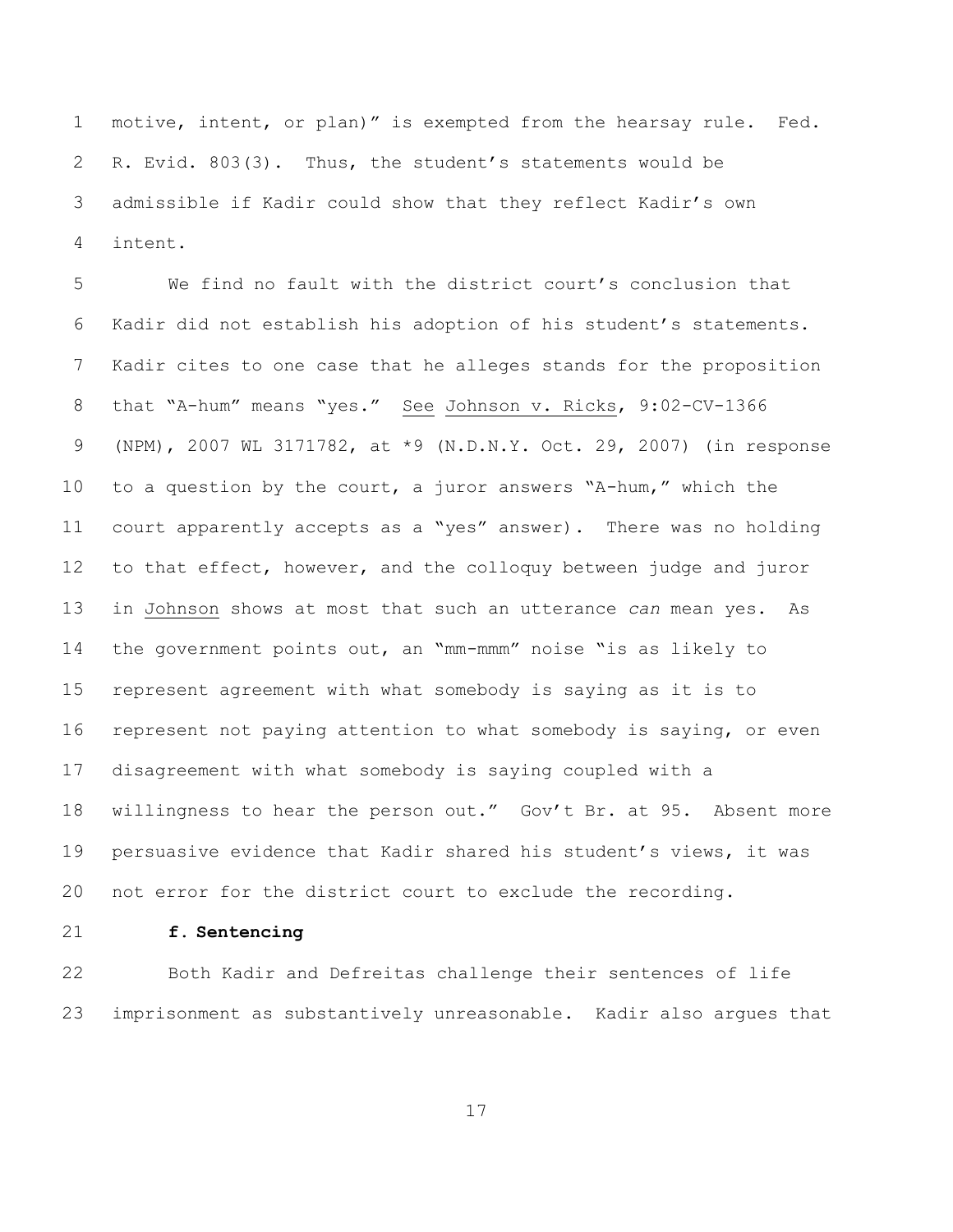1 his sentence was procedurally unreasonable. These arguments are 2 without merit.

 Probation calculated the base offense level for all of Defreitas's convictions to be 33. A twelve-level terrorism 5 enhancement was added pursuant to U.S.S.G.  $\frac{1}{5}$  3A1.4(a),<sup>3</sup> and four additional levels were added under § 3B1.1(a) because Defreitas was a leader of the plot. With an adjusted offense level of 49, and an automatic criminal history category of VI because the crime involved terrorism, U.S.S.G. § 3A1.4(b), Defreitas's offense level exceeded by six levels the highest level on the sentencing chart, level 43, which itself carried a life sentence recommendation without any regard to a defendant's criminal history.

 The base offense level for Kadir's offenses was 33, which was similarly increased by twelve levels under the terrorism enhancement and by two levels for testifying falsely at trial. With a criminal history category of VI, and an adjusted offense

÷.

(a) If the offense is a felony that involved, or was intended to promote, a federal crime of terrorism, increase by 12 levels; but if the resulting offense level is less than level 32, increase to level 32.

(b) In each such case, the defendant's criminal history category . . . shall be Category VI.

In short, the penalties for terrorism are harsh: at offense level 32 and criminal history category VI, the recommended sentence is 210-262 months.

 $3$  Section 3A1.4, describing adjustments for crimes involving terrorism, provides: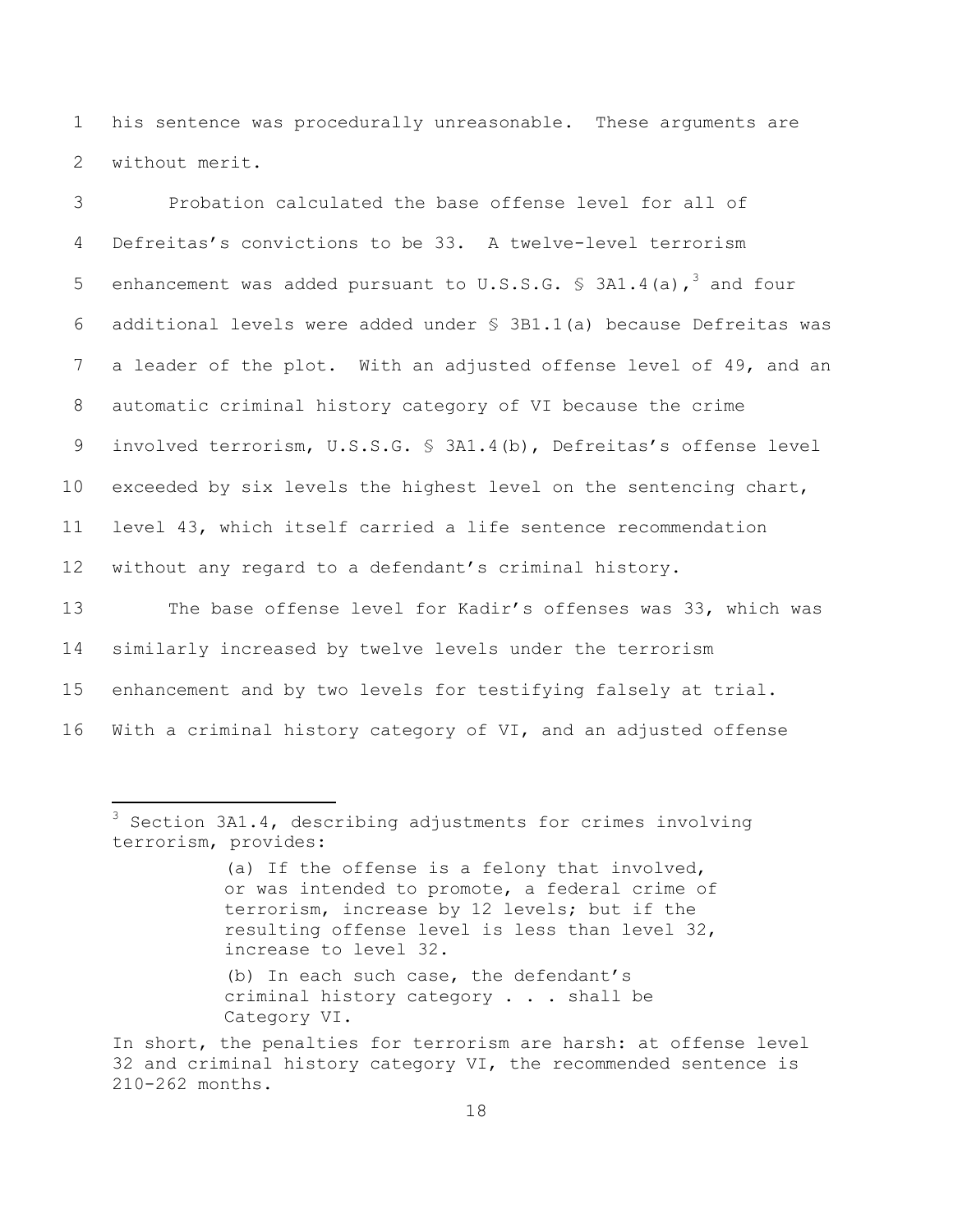level of 47, Kadir's recommended sentence also fell above the sentencing chart's range.

 This Court reviews sentences for reasonableness under the deferential abuse of discretion standard. United States v. Johnson, 567 F.3d 40, 51 (2d Cir. 2009). Both the substance and the procedure of the sentencing are reviewed for reasonableness. Id. Among other things, procedural error may occur when the district court "(1) fails to calculate the Guidelines range; (2) is mistaken in the Guidelines calculation; (3) treats the Guidelines as mandatory; (4) does not give proper consideration to the § 3553(a) factors; (5) makes clearly erroneous factual findings; (6) does not adequately explain the sentence imposed; or (7) deviates from the Guidelines range without explanation." Id. When examining substantive reasonableness, the Court takes "into account the totality of the circumstances, giving due deference to the sentencing judge's exercise of discretion, and bearing in mind the institutional advantages of district courts." United States v. Cavera, 550 F.3d 180, 190 (2d Cir. 2008) (en banc). Substantive reasonableness review asks whether the district court's sentence was "shockingly high, shockingly low, or otherwise unsupportable as a matter of law." United States v. Rigas, 583 F.3d 108, 123 (2d Cir. 2009).

 None of either defendant's sentencing arguments supports resentencing. Kadir argues that he was previously offered a plea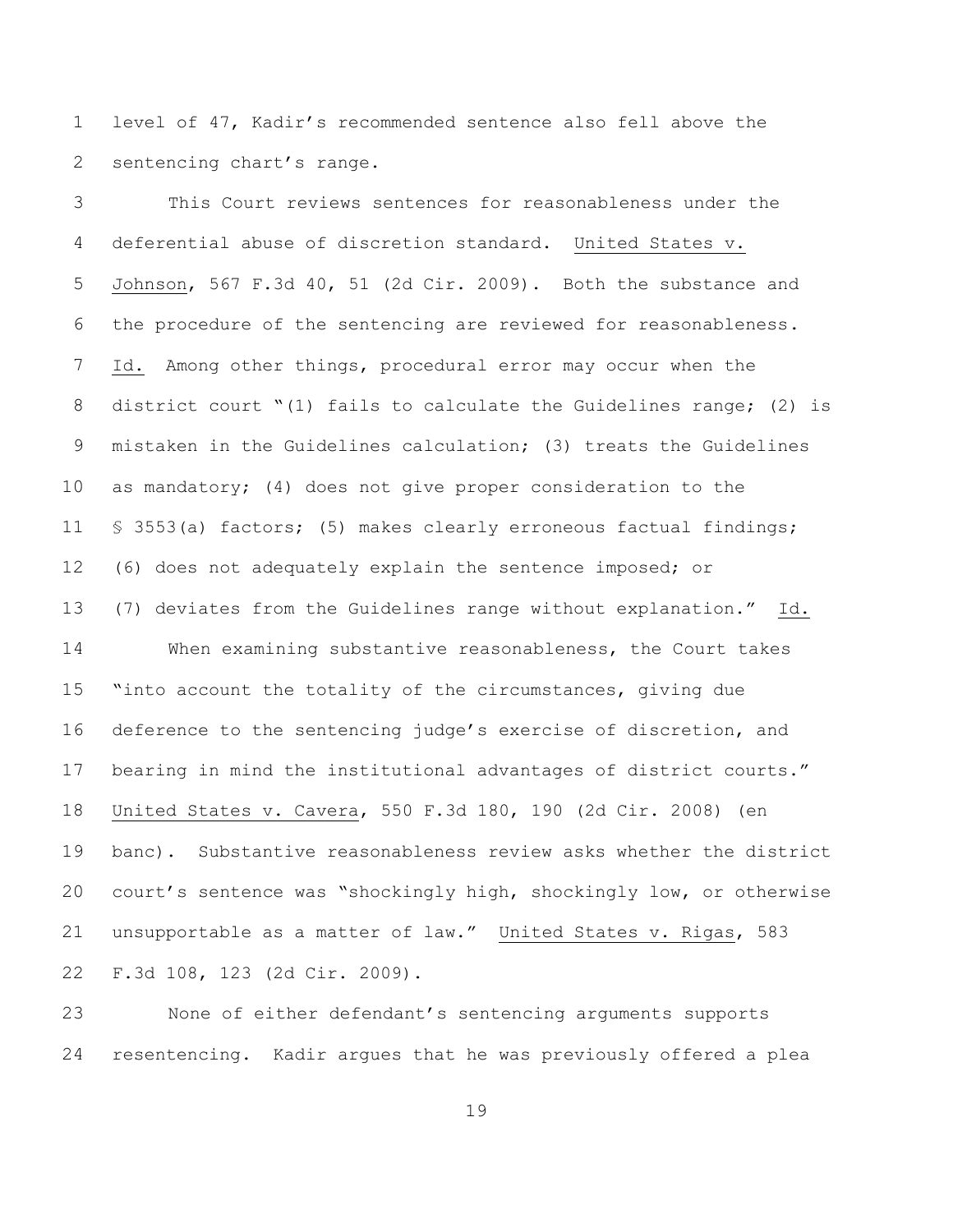agreement, but that the offer was withdrawn. On this basis, he argues that his sentence was procedurally unreasonable because he was punished for going to trial, but he offers no evidence of such "punishment," other than the length of his sentence, which was within the Guidelines range. See United States v. Negron, 524 F.3d 358, 361 (2d Cir. 2008) (per curiam) (holding that a district court is not required to consider a rejected plea offer during sentencing). Further, it was not an abuse of discretion to sentence Kadir and Nur, who received a 180-month prison term, differently because Nur was sentenced under a plea agreement that included his undertaking to plead guilty to lesser charges and admit his knowledge of the plot.

 Finally, neither Kadir nor Defreitas offers a persuasive argument that their sentences were substantively unreasonable. The district court stated explicitly at both sentencing hearings that it was mindful of the principle that each defendant's sentence "must not be greater than necessary to achieve the goals of sentencing." Defreitas App. at 1127 (Sentencing Tr.); see also Kadir App. at 413 (Sentencing Tr.). The defendants were convicted of conspiring to explode pipelines and jet-fuel tanks at JFK Airport in order to kill countless Americans and other travelers, disrupt air travel, and harm the American economy. The gravity of the crimes for which they were convicted easily justifies the life